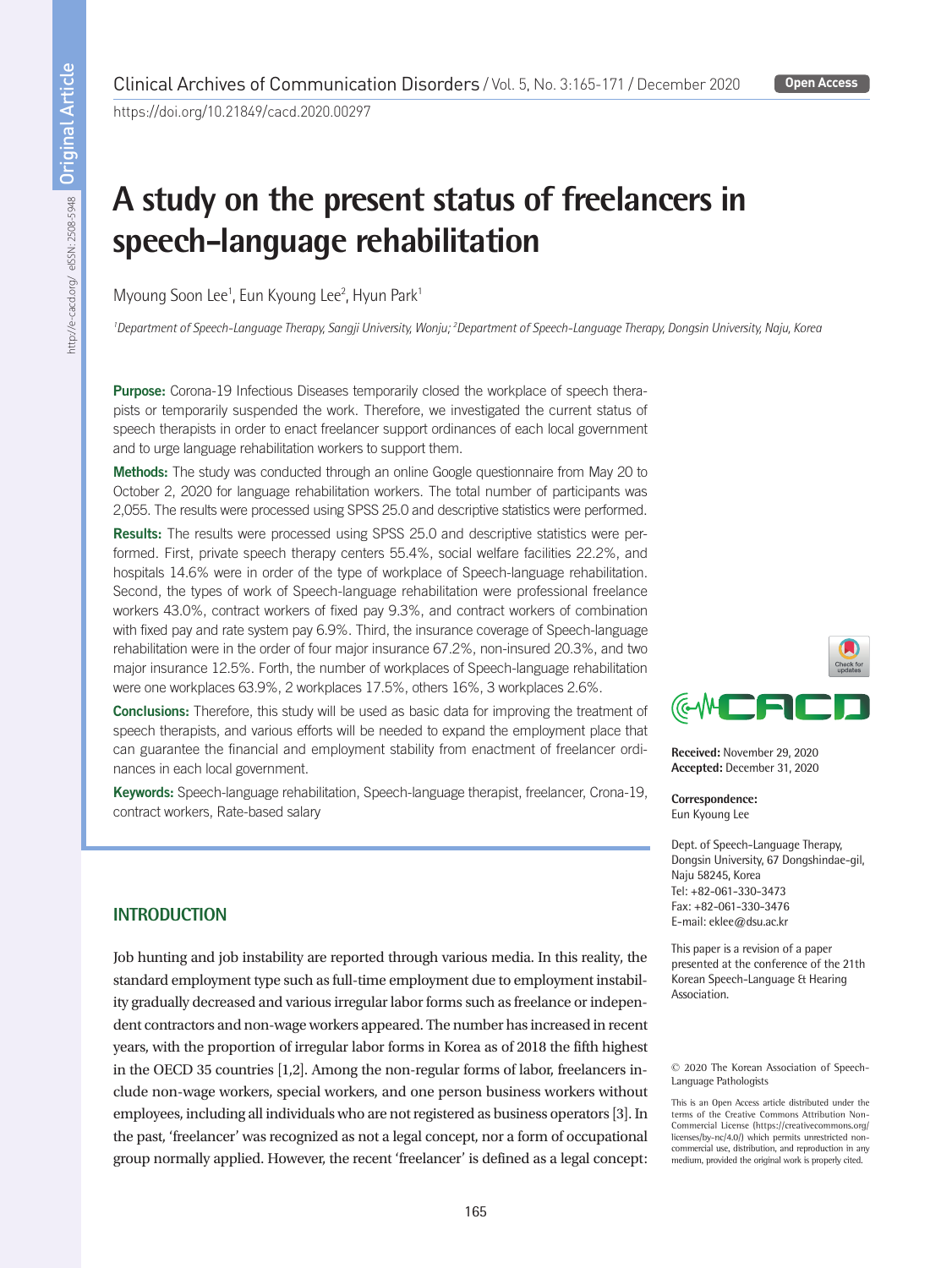the Ordinance for the Protection and Support of Freelancer Rights in Seoul (2020.01.09). The term freelance means a person who works under a free contract without being applied to the Labor Relations Act, such as the Labor Standards Act, and does not belong to a certain company or organization regardless of the form of the contract. According to the Gyeonggi-do Freelancer Support Ordinance (2019.10.01), freelancer refers to a person who is not subject to the Labor Standards Act, the Employment Insurance Act, and the Occupational Safety and Health Act, regardless of the form of the contract, and who provides professional services without employees among business income earners subject to withholding under the Income Tax Act. The estimated number of freelancers in 2012 was about 656,000, and the ratio of their ages was the highest at 41% in their 20s, followed by 28% in their 30s. In the 2018 survey, the proportion of freelancers was estimated to be more than 16% of the population of economic activity, and it showed a tendency to expand around young people. Despite the increasing proportion of freelance workers, 54.6 percent of freelance workers, more than half of freelance workers, did not have regular and sustainable work in the 2018 Freelance Labor Environment Survey released by the Seoul Metropolitan Government [4]. In the study of Lee Seung-ryul et al. [5], the freelance work regularity was 19.0% lower than that of selfemployed. In addition, the average monthly income of freelancers in 2018 was 1,529,000, which is below the average monthly minimum wage of 157,000 in 2017 [4]. After the 2020 Corona virus-19, the government paid emergency disaster subsidies to the people to protect vulnerable people who were not protected by employment insurance. A total of 1.5 million won was paid for three months, 500,000 won per month for freelancers, special type workers, and non-wage workers with a certain income or less, whose income and sales decreased between March and April 2020 due to the Corona 19 incident. However, there have been cases where freelancers have abandoned applications for emergency disaster subsidies because it is difficult to prepare evidence documents for applying for the grant [6]. In addition, freelancers registered as dependents of parents or spouses with relatively high premium payments were excluded under the condition that the standard of disaster support was below 80% of the median income of health insurance premiums [7]. According to Lee et al. [8], freelancers are in fact in institutional blind spots because they demand sanctions on unfair contracts and human rights violations, health insurance and employment insurance, etc., even in institutional protections required for freelancers. As such, the

number of people working in freelance form has increased significantly, but there are not many protection and support systems for freelance, and difficulties and problems in the support process are continuously pointed out. Nevertheless, there is a lack of research on freelance compared to studies on wage labor, self-employed or small business owners. And most studies on freelance are focused on the economic background of freelance jobs, or on the fields of broadcasting and art [9]. Corona-19 infections, which began in February 2020, are expected to continue in the long term, and the socioeconomic changes followed. In particular, the operators of the private language therapy center and the employed Speechlanguage rehabilitation were affected by the livelihood due to the suspension of services according to the guidelines of the Ministry of Health and Welfare. Speech-language rehabilitation companies in the form of contract workers have freelance characteristics. This study was conducted to urge each local government to enact freelance support ordinances and to ensure that Speech-language rehabilitation receive appropriate institutional support.

# **METHODS**

This study was to investigate the current status of Speech-language rehabilitation and the ratio of freelance. For this purpose, the following methods were used.

#### **Questionnaire composition**

Examine the current status of speech-language rehabilitation and the ratio of freelancers, questionnaires were composed of two professors of language therapy who have more than 5 years of experience in Speech-language rehabilitation. The questionnaire consisted of 10 questions, 5 questions, and 5 questions about the general characteristics, which are presented in Table 1. The Crobach's Alpha coefficient of the questionnaire was 0.74 for general characteristics and 0.82 for Speech-language rehabilitation. The specific contents of the questionnaire are as follows.

## **Participants**

This study was conducted with speech-language rehabilitation practitioners, and the survey was conducted from May 20 to October 2, 2020 through an online Google questionnaire. A total of 2,060 questionnaires were analyzed, excluding 10 questionnaires that included unfaithful answers or unfinished questions among the subjects who participated in the survey.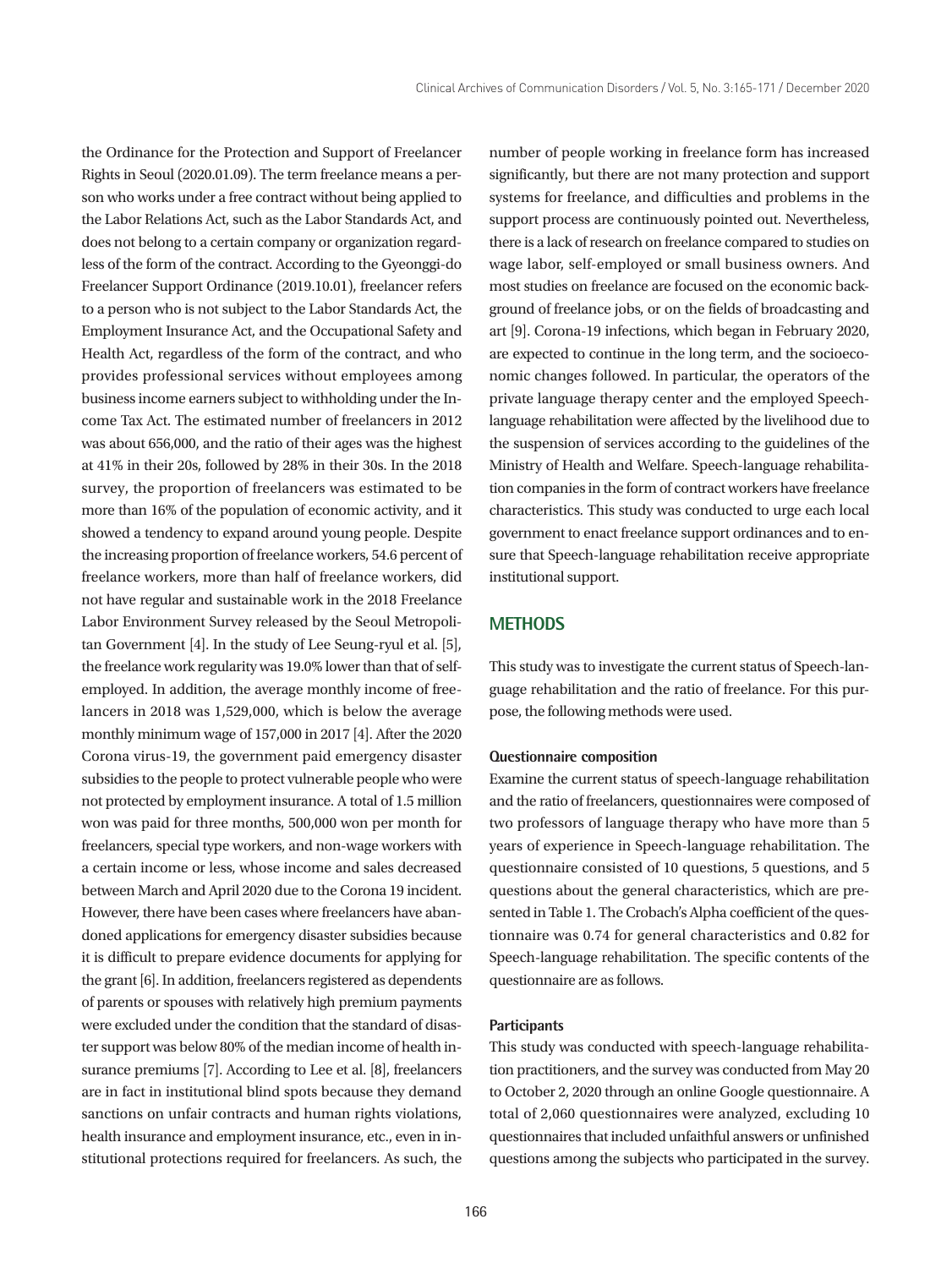### **Table 1.** Questionnaire contents

| <b>Division</b> | Item                                                  |
|-----------------|-------------------------------------------------------|
| Basic question  | Local branch                                          |
|                 | Age                                                   |
|                 | Career                                                |
|                 | Education                                             |
| Key question    | Type of work place                                    |
|                 | Type of working contract                              |
|                 | Type of insurance subscription                        |
|                 | Current monthly salary status for the last two months |
|                 | Number of work places                                 |
|                 | Opinion on improvement                                |
| Total           | 10                                                    |

#### **Table 2.** Participants' information

| Category     |                                     | N(% )        |
|--------------|-------------------------------------|--------------|
| Local branch | Kangwon branch                      | 63(3.0)      |
|              | Gwangju Honam branch                | 233 (11.3)   |
|              | Daegu Gyongbuk branch               | 204 (9.9)    |
|              | Daejeon Chungcheong branch          | 210 (10.2)   |
|              | Pusan Ulsan Gyeongnam branch        | 380 (18.4)   |
|              | Seoul branch                        | 386 (18.7)   |
|              | Incheon Gyeonggi branch             | 551 (26.7)   |
|              | Jeju branch                         | 33(1.6)      |
| Age          | 20-29 years old                     | 825 (40.0)   |
|              | 30-39 years old                     | 816 (39.6)   |
|              | 40-49 years old                     | 306 (14.9)   |
|              | 50–59 years old                     | 110(5.3)     |
|              | Over 60 years old                   | 3(0.1)       |
| Career       | $1 - 3$ years                       | 616 (28.3)   |
|              | 4–6 years                           | 584 (29.9)   |
|              | $7 - 10$ years                      | 443 (20.2)   |
|              | Over 10years                        | 417 (21.5)   |
| Education    | A college graduate                  | 155(7.5)     |
|              | An university graduate              | 1,211 (58.8) |
|              | Raduate school graduation or higher | 694 (33.7)   |

The general information of the subjects is the same as Table 2.

#### **Result processing**

This study was to investigate the status of freelance of Speechlanguage rehabilitation and the status of their work, and to do so, descriptive statistics were conducted using SPSS 25.0.

**Table 3.** Workplace type

| <b>Division</b>                                 | N(% )       |
|-------------------------------------------------|-------------|
| Education and child care institutions           | 190 (9.2)   |
| Private speech therapy center(Director)         | 103(5)      |
| Hospital                                        | 301 (14.6)  |
| Private speech therapy center(speech therapist) | 1,141(55.4) |
| Social welfare facilities                       | 457 (22.2)  |
| Etc.                                            | 82(4)       |
| Total                                           | 2,186       |

# **RESULTS**

# **Workplace type**

The results of the questionnaires to find out the type of workplace of Speech-language rehabilitation were presented in Table 3, and the question of workplace type was able to be answered in duplicate.

The total number of people who participated in the type of work place was 2,274, and 214 people responded in duplicate. The total number of people was about 9.0% for 2,060 people. Of the respondents who work in private Speech-language rehabilitation centers, 1,141 people accounted for 55.4% of the total. The next most people answered that 457 people (22.2%) were working in social welfare facilities, and 301 people (14.6%) answered that the third most working place type was hospitals.

Through the graph (Figure 1), it was found that the private Speech-language rehabilitation center was overwhelmingly high in the type of work of Speech-language rehabilitation.

# **Form of work**

The results of the questionnaire items to investigate the working patterns of Speech-language rehabilitation workers were presented in Table 4, and the question of working patterns was able to be answered in duplicate.

The most common type of speech-language rehabilitation workers was professional freelancers, and 43.0% of 2,195 respondents were professional freelancers. There were 151 contract workers who combined full-time and ratio system, and 206 contract workers with fixed-level contracts.The graph of this is shown (Figure 2), and the ratio of full-time and professional freelancers is very high.

# **Insurance subscription status**

The results of the questionnaire items to investigate the status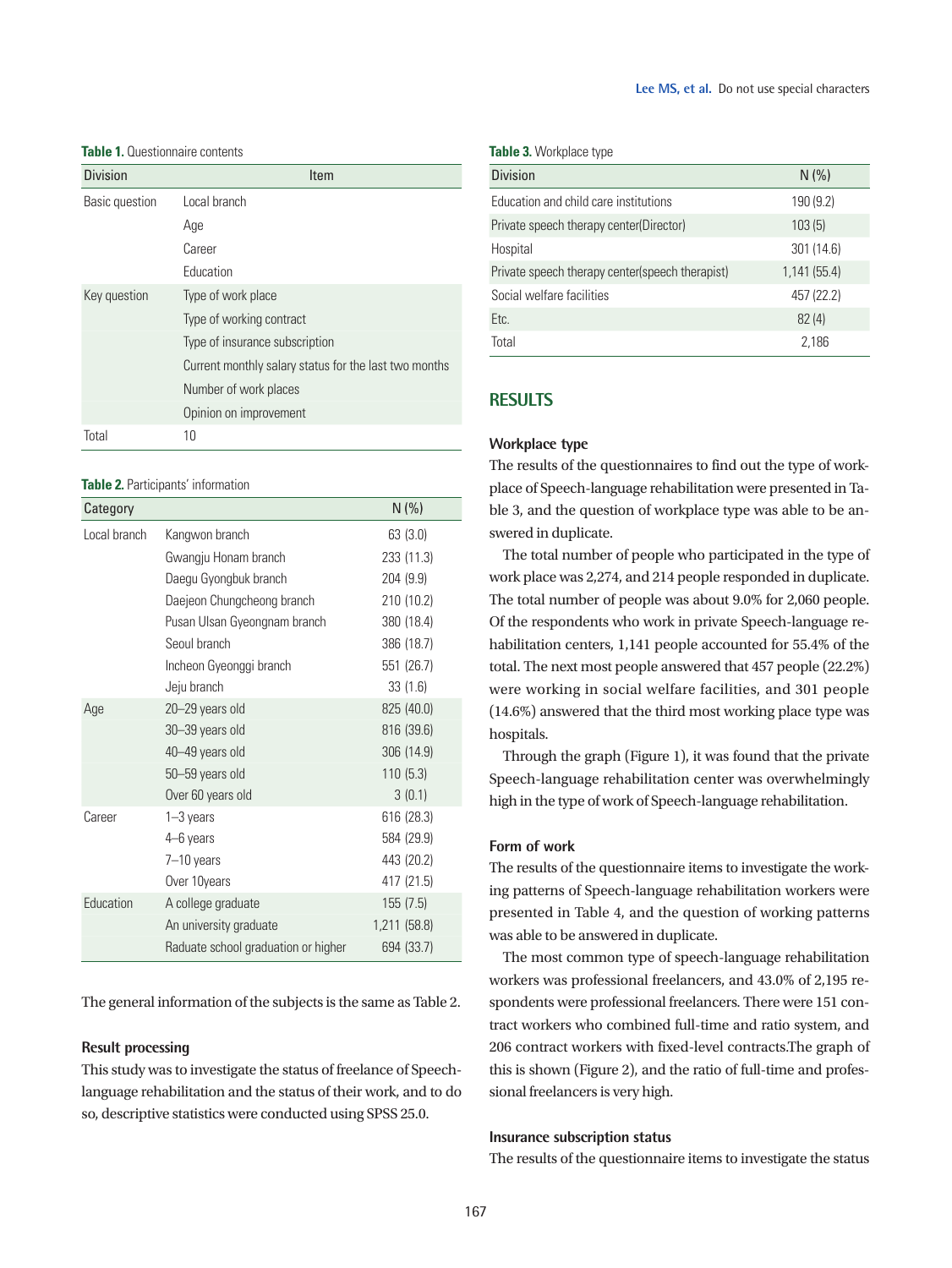

### **Figure 2.** Form of work.

#### **Table 4.** Work contract form

| <b>Division</b>                                               | N(% )      |
|---------------------------------------------------------------|------------|
| Full-time job                                                 | 885 (40.3) |
| Contract worker (fixed pay)                                   | 206(9.3)   |
| Contract worker (fixed pay+partial rate system pay)           | 151 (6.9)  |
| Professional freelancer (rate system pay, 3.3% Self-employed) | 943 (43)   |
| Etc.                                                          | 6(0.3)     |
| <b>None</b>                                                   | 4(0.2)     |
| Toal                                                          | 2,195      |

of insurance coverage of Speech-language rehabilitation companies were presented in Table 5.

The results of the insurance status of Speech-language rehabilitation were the highest among 1,384 respondents who had four major insurance(Health Insurance, Industrial Accident Insurance, Employment Insurance, National Pension) policies, followed by 419 and 20.3% who did not have insurance. The number of the two major insurance(employment **Table 5.** Insurance subscription status

| <b>Division</b>                                                                                                    | N(% )        |
|--------------------------------------------------------------------------------------------------------------------|--------------|
| Four major insurances (Health Insurance, Industrial Accident<br>Insurance, Employment Insurance, National Pension) | 1,384 (67.2) |
| 2 major insurance (employment insurance, industrial<br>accident insurance)                                         | 257(12.5)    |
| Uninsured                                                                                                          | 419 (20.3)   |
| Toal                                                                                                               | 2.060        |

insurance, industrial accident insurance) policies was 257 and 12.5%, and the results were analyzed through the graph (Figue 3). Graphical rolls showed that the number of non-insured persons was 419, which was 20.3%, which is much higher than the two major insurance subscribers.

# **Number of places of work**

Table 6 shows the results of the survey to find out the number of workplaces working at the same time per speech-language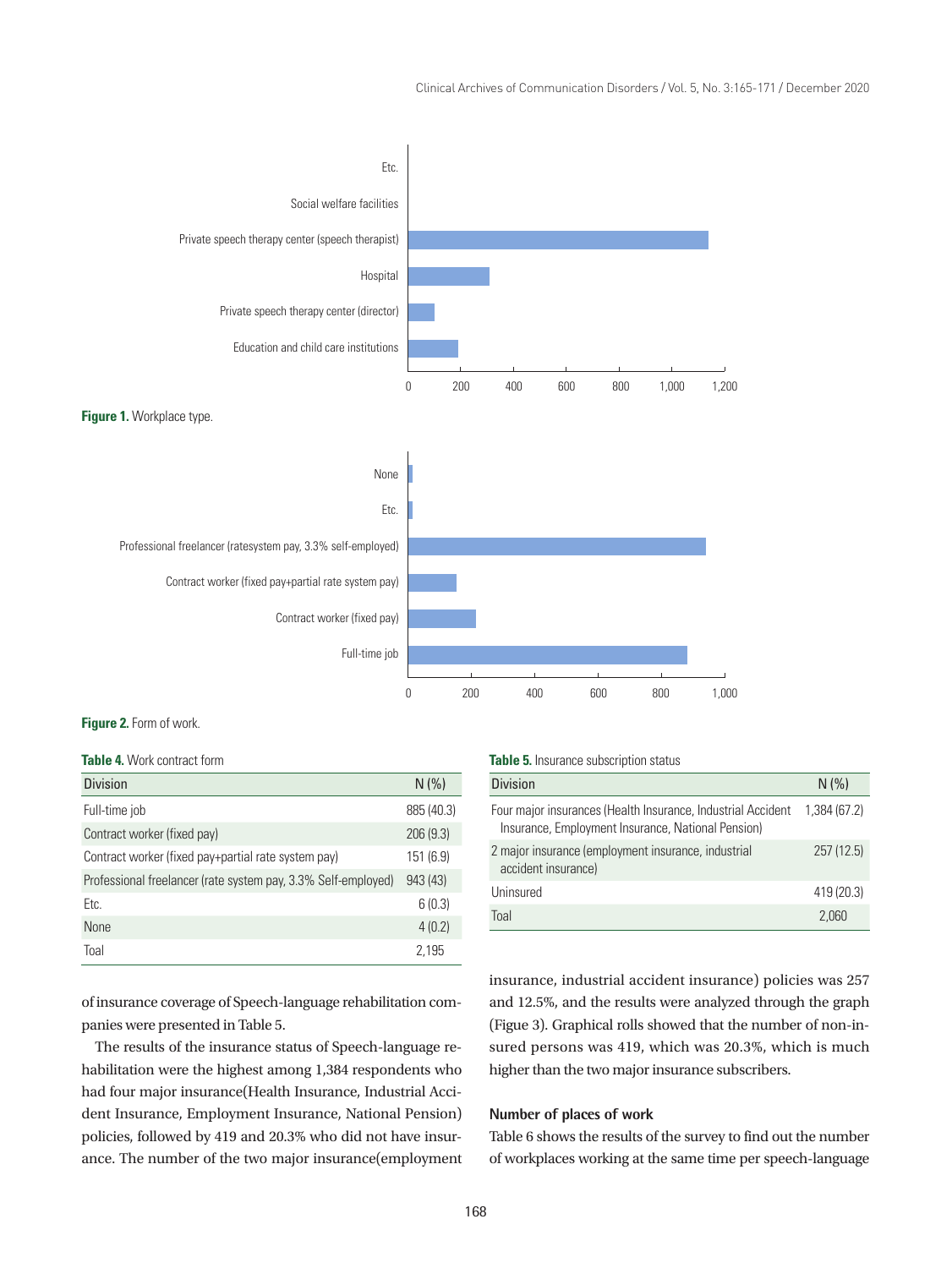

**Figure 3.** Insurance subscription status.

**Table 6.** Number of places of work

| <b>TWATE OF FRAME OF PROOF OF FIGHT</b> |              |  |
|-----------------------------------------|--------------|--|
| <b>Division</b>                         | N(% )        |  |
|                                         | 1,316 (63.9) |  |
| $\overline{2}$                          | 360 (17.5)   |  |
| $3 \leq$                                | 54(2.6)      |  |
| Etc.                                    | 330 (16)     |  |
| Total                                   | 2,060        |  |



#### rehabilitation worker.

The number of people working in one workplace among Speech-language rehabilitation was the highest with 1,316 people, and the number of people working in two workplaces was 359, accounting for 17.5% of the total respondents (Figure 4).

# **DISCUSSION**

Policy changes considering the changing economic structure and the changing speed and aspect of the employment environment are urgent. Korea has adopted a labor flexibility strategy that favors irregular employment, which is easy to dismiss, due to economic uncertainty and economic downturn after the financial crisis. In addition, the transition from manufacturing to service economy has been made, and employment forms that are remarkably different from traditional industrialization have emerged, and the foundation of social insurance, which was maintained in regular employment relations, has begun to shake. Moreover, as economic activity has shrunk due to the recent Corona 19 crisis, the world economy is expected to have the most serious economic downturn since the Great Depression [10]. The spread of corona 19 and the subsequent closure of the economy have limited economic activities, and the employment market situation has become very weak not only in Korea but also in the world. This change in the employment market has also brought about a great change in the employment environment of **Figure 4.** Number of places of work.

Speech-language rehabilitation.

The results of this study are summarized as follows. First, private Speech-language rehabilitation centers (1,141, 55.4%), social welfare facilities (457, 22.2%), and hospitals (301, 14.6%) were in the order of the type of workplace of speech-language rehabilitation. Second, the types of work of Speech-language rehabilitation were professional freelance workers (943, 45.9%), fixed-level contract workers (206, 10.0%), and contract workers (149, 7.3%) who combined fixed-level and ratio system. Third, the four major insurance policies (1,384, 67.2%), non-insured (419, 20.3%), and two major insurance policies (257, 12.5%) were in the order of the status of the Speech-language rehabilitation' insurance coverage. Fourth, the number of workplaces of Speech-language rehabilitation was 1,316, 63.9%, 2 workplaces (360, 17.5%), others (330, 16%, 3 work places (54, 2.6%).

In the process of analyzing the research, even if full-time workers are employed, even if they are covered by the rate system and the four major insurance policies, the salary is not fixed. Since the ratio-based pay form of speech-language rehabilitation is very similar to the freelance pay tendency, 1,298 (63.1%) can be said to be freelance when it is considered that the actual freelance means both professional freelance and contract. There is also a risk that 419 speech-language rehabilitation who are not insured (20.3%) are identified, which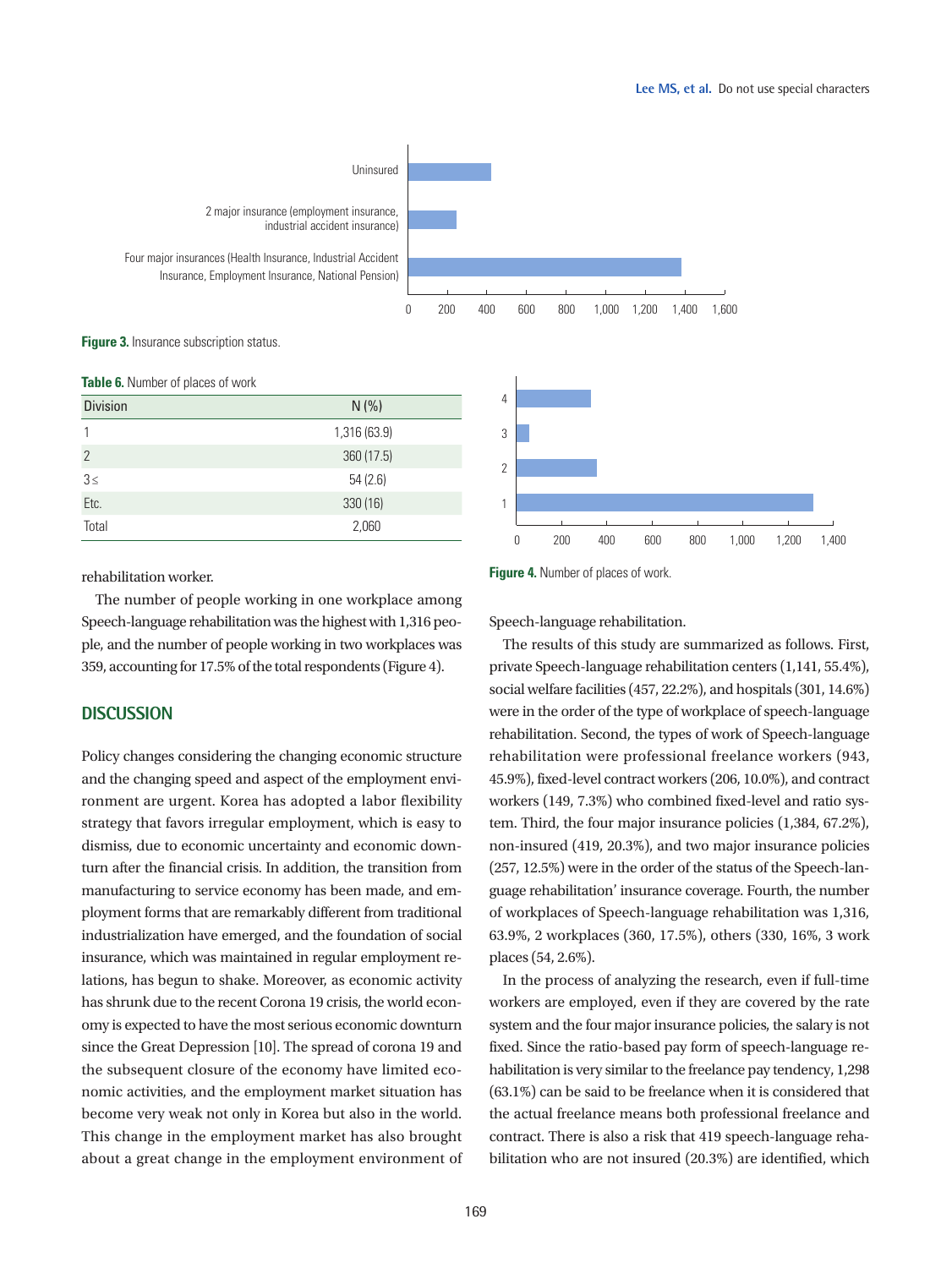could be excluded from employment proof and employment stability.

Freelancers have long been fixed into groups that have characteristics that are distinguished from existing employment forms. When they are called freelancers, they are placed in labor conditions and poor labor conditions, and are not protected by the social safety net [11]. Oh Jae Ho [3] said that freelancers suffer from several common difficulties due to unfair transactions: First, they do not receive the remuneration or receive only a part of the remuneration. Freelancers are not recognized as workers, so if the company does not receive compensation, there is no relief requesting agency, and it is difficult to compete with the company, so it may be abandoned. According to a study by the Gyeonggi Provincial Council in 2019, two out of ten freelancers in the province were not paid or on time, and 50% of them were given up on remuneration. They also said that they would require additional work or over responsibility that was not set at the time of the contract. Second, freelancers don't get social security. The shorter the employer's career, the more often the four major insurances were not covered. Third, freelancers are uncertain about the future or anxiety is caused by a gap in income. Freelancers often rely on human networks to get work, so it is difficult to have the continuity of work with personal efforts alone. Nam & Kim [12] argues that a single-person company such as freelancer in a platform economy is "the last choice to work autonomously" and "the risk of self-exploitation" is" and "can escape from employment problems but stay in the income lower class due to low productivity. "This is a good expression of the difficult reality of freelance as the concept of a one-person company. The International Labor Organization (ILO, 2006) considers the form of labor such as freelancer as a representative example of 'work that needs protection'.

Despite these difficulties in the form of freelance employment, the social stability network in the labor market centered on wage workers is not able to keep up with this, and there is a blind spot where they do not receive help despite the need for social protection for freelance workers [13]. There is a limit to appealing only to the ethical aspects of the organization to which the worker belongs in order to protect the freelancer. In order to protect freelancers and create good jobs, institutional and policy improvement directions must be sought.

In foreign cases, the Freelancer Protection Act of New York City in the United States is one of the good job models in the city. On April 15, 2017, New York City enacted the 'Freelance

Woker Right', which includes written contracts, timely payment of wages, rights to sue employers, legal services, and freedom from retaliation. The purpose of this law is that the rights of workers should be guaranteed regardless of the type of labor employment. The United States or the United Kingdom also pays freelancers retirement pensions and provides health insurance, and several associations in the United Kingdom deduct certain amounts of freelancer revenues as a mutual aid [10]. Now, the Korean government should not focus on employment policies to lower the unemployment rate, but should prepare policy plans based on 'structural changes in the labor market' and establish a social safety net so that nonregular workers such as freelancers should not be excluded from the labor market.

On the other hand, the type of freelance employment can affect job satisfaction. According to Yu [14], the type of employment contract can be a major factor affecting job satisfaction, and the freelance type shows the lowest job satisfaction. Jobs are not simply solved alone, but consist of tasks, interaction with responsibilities, incentive system and compensation. Extrinsic factors affecting job satisfaction include appropriate compensation for job, welfare, and working environment [15]. In this regard, the rapid increase in freelance employment of speeh thearpists can lead to low job satisfaction of speech-language rehabilitation. Park et al. [16] said that the current treatment of speech-language rehabilitation is a factor that increases the stress on the job physically, psychologically and financially and lowers the job satisfaction. The low job satisfaction of speech-language rehabilitation does not end in personal terms and can be done with low quality language therapy services.

Therefore, based on the results of this study, it is suggested to improve the treatment of Speech-language rehabilitation and to establish and support freelance ordinances for each local government. In addition, various efforts are needed to expand the employment place so that the employment stability of Speech-language rehabilitation can be guaranteed in the future.

# **REFERENCES**

- 1. Statistics Korea. 2018 Economic Activity Population Survey. 2020.
- 2. OECD (2020). OECD ECONOMIC SURVEYS: KOREA 2020. https://www.oecd.org/economy/surveys/korea-2020-OECDeconomic-survey-overview.pdf.
- 3. Oh JH. New labor livelihood and freelancers, monthly public policy. 2019;164:57-61.